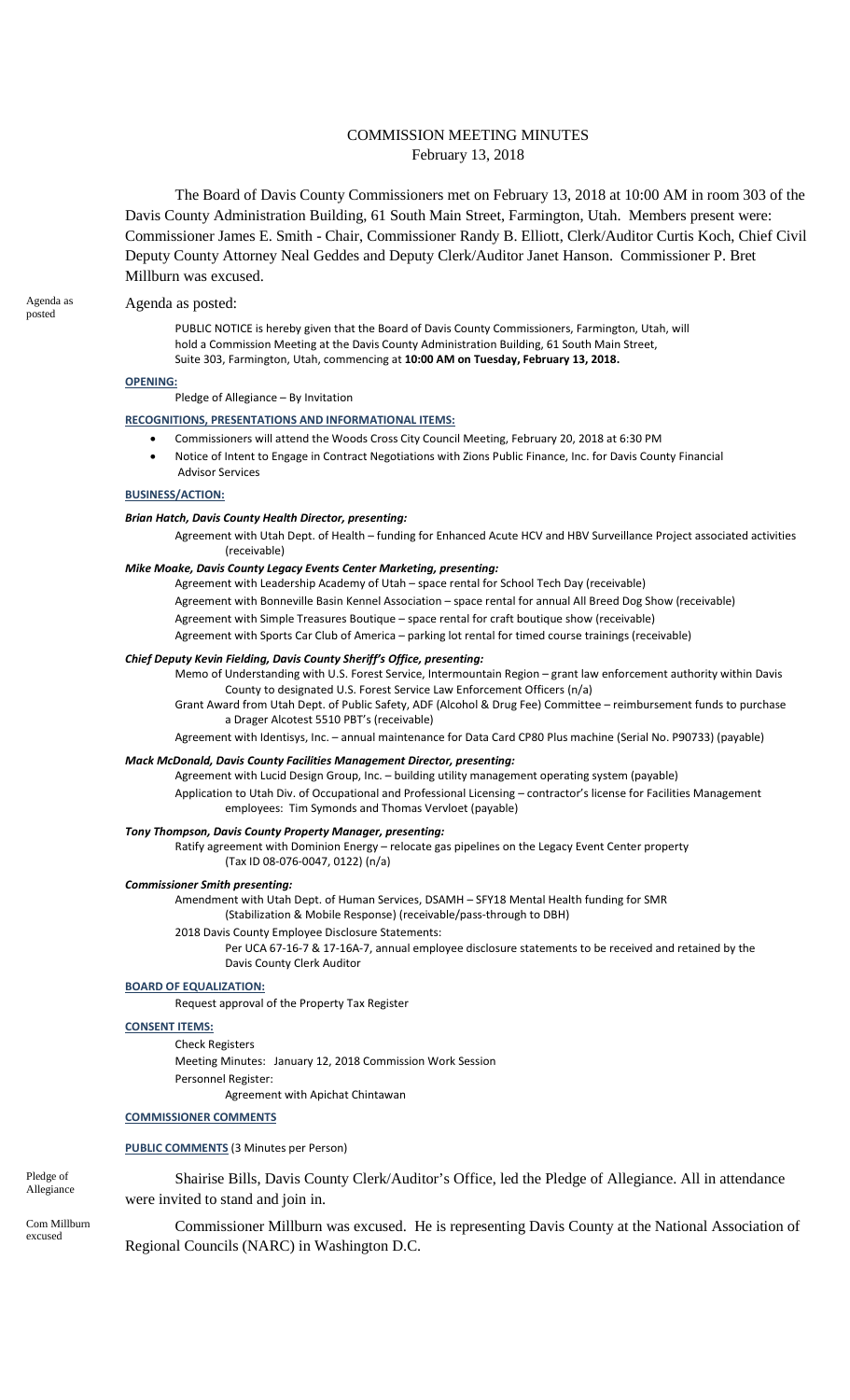Commissioners to attend Woods Cross City Council Meeting NIECN w/ Zions Public Finance, Inc.

Agreement #2018-63 Leadership Academy of Utah School Tech Day at LEC

Agreement #2018-64 Bonneville Basin Kennel Assoc for dog show at LEC

Agreement #2018-65 Simple Tresures Boutique at LEC

Agreement #2018-66 Sports Car Club of America at LEC

Agreement #2018-67 UT Dept of Health funding for Enhanced Acute HCV & **HBV** Surveillance Project

Flu in Davis

Memo of Understanding #2018-68 U.S. forest Service Intmtn Region to grant law enforcement authority with DC

Grant award #2018-69 UT Dept of Public Safety, ADF Committee reimbursement for Drager Alcotest 5510 PBT's

Agreement #2018-70 Identisys, Inc. for maintenance

Notice was given that the Commissioners will attend the Woods City Council Meeting, February 20, 2018 at 6:30 PM

Dax Teuscher, Davis County Purchasing Manager, presented a Notice of Intent to Engage in Contract Negotiations with Zions Public Finance, Inc. for Davis County Financial Advisor Services

Brian Hatch had yet to arrive, so the commissioners moved on to the second item.

Mike Moake, Davis County Legacy Events Center Marketing, presented the following:

Agreement #2018-63 with Leadership Academy of Utah for space rental for their School Tech Day. They will be flying drones and having other competitions which requires insurance. The contract period is April 6, 2018. The receivable amount is \$180.00.

Commissioner Elliott made a motion to approve. Commissioner Smith seconded the motion. All voted aye. The document is on file in the office of the Davis County Clerk/Auditor.

Agreement #2018-64 with Bonneville Basin Kennel Association for space rental for their annual All Breed Dog Show. There are about  $700 - 1,000$  dogs at the show and brings people in from all over the United States and Canada. The contract period is September 12-16, 2018. The receivable amount is \$3,805.00.

Commissioner Elliott made a motion to approve. Commissioner Smith seconded the motion. All voted aye. The document is on file in the office of the Davis County Clerk/Auditor.

Agreement #2018-65 with Simple Treasures Boutique for space rental for their winter show. The contract period is November 5-10, 2018. The receivable amount is \$6,220.00.

Commissioner Elliott made a motion to approve. Commissioner Smith seconded the motion. All voted aye. The document is on file in the office of the Davis County Clerk/Auditor.

Agreement #2018-66 with Sports Car Club of America to utilize the parking lot for timed course trainings. Mike indicated they are coordinating the events with Farmington City. The contract period is March 4, 2018 through June 24, 2018. The receivable amount is \$5,500.00.

Commissioner Elliott made a motion to approve. Commissioner Smith seconded the motion. All voted aye. The document is on file in the office of the Davis County Clerk/Auditor.

Brian Hatch, Davis County Health Department Director, arrived and presented:

Agreement #2018-67 with the Utah Department of Health for funding for the Enhanced Acute HCV (Hepatitis C Virus) and HBV (Hepatitis B Virus) Surveillance Project. They will collect additional information for acute cases and link them to treatment. The contract period is December 1, 2017 through April 30, 2018. The receivable amount is \$13,564.00.

Commissioner Elliott made a motion to approve. Commissioner Smith seconded the motion. All voted aye. The document is on file in the office of the Davis County Clerk/Auditor.

Flu in Davis Commissioner Elliott inquired about Davis County's flu count. He noted that Salt Lake County has had County 30 deaths attributed to the flu. Commissioner Smith recalled from this morning's Board of Health Meeting that has been reported to have been 128 cases have been hospitalized in 2017-18 time period. He did not know of any deaths. Brian will find out if there have been any deaths.

Chief Deputy Kevin Fielding, Davis County Sheriff's Office, presented the following:

Memo of Understanding #2018-68 with the U.S. Forest Service, Intermountain Region to grant law enforcement authority within Davis County to designated U.S. Forest Service Law Enforcement Officers. Chief Fielding verified that the Forest Service Officers (4) would be deputized allowing them law enforcement authority in Davis County. Patrol Captain Martin Budzynski is who they deal with on a daily basis. The contract period is January 31, 2018 through February 1, 2020. There are not monies involved.

Commissioner Elliott made a motion to approve. Commissioner Smith seconded the motion. All voted aye. The document is on file in the office of the Davis County Clerk/Auditor.

Grant award #2018-69 with the Utah Department of Public Safety, ADF (Alcohol & Drug Fee) Committee to provide reimbursement funds to purchase Drager Alcotest 5510 PBTs (25 portable breath testing devices). The contract period is January 31, 2018 through April 30, 2018. The receivable amount is \$8,725.00. Commissioner Elliott made a motion to approve. Commissioner Smith seconded the motion. All voted

aye. The document is on file in the office of the Davis County Clerk/Auditor.

Agreement #2018-70 with Identisys, Inc. for the annual maintenance of the Data Card CP80 Plus machine (I.D. card printer). The contract period is February 16, 2018 through February 15, 2019. The payable amount is \$906.00.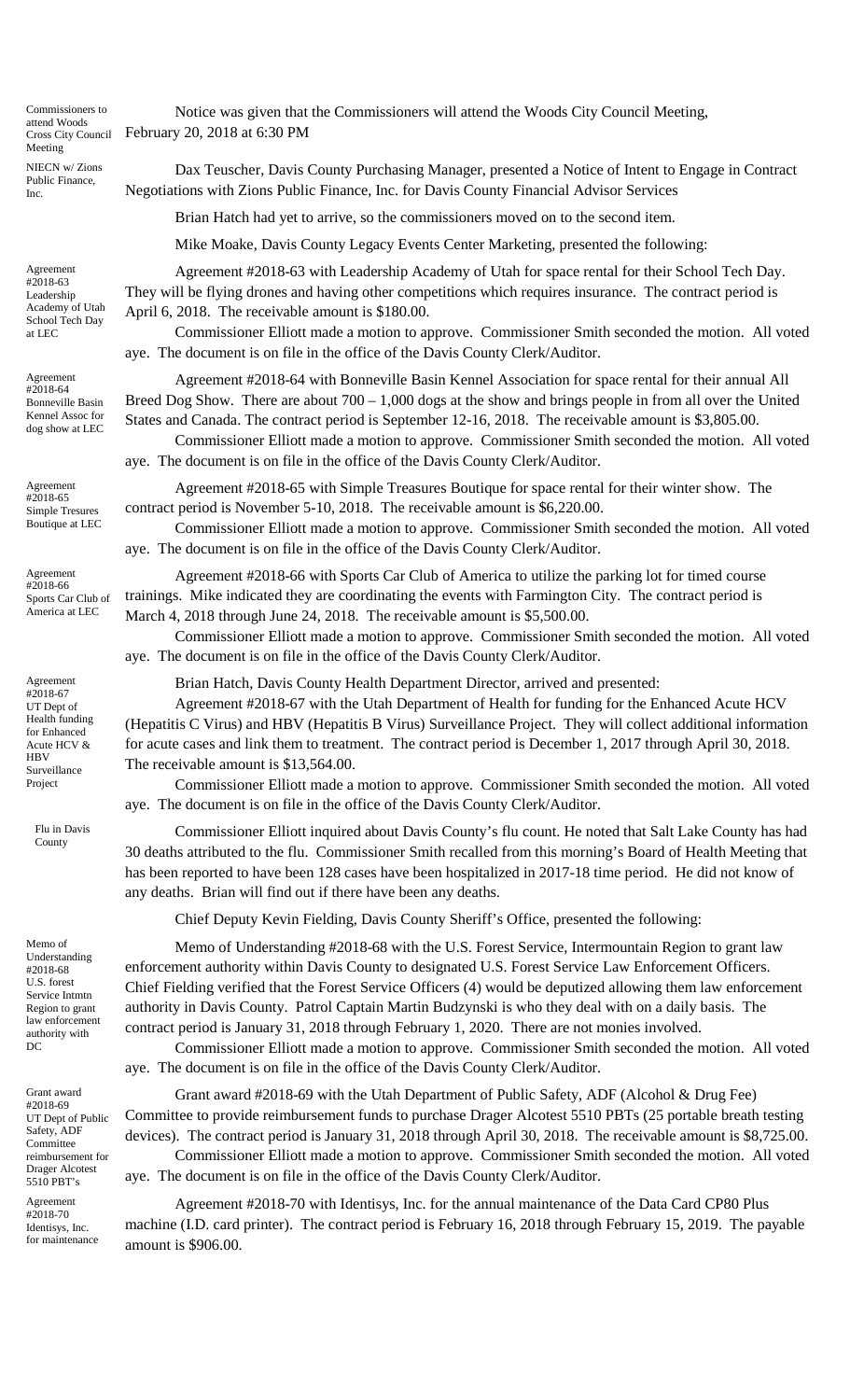of Data Card

Agreement #2018-71 Lucid Design Group, Inc. for bldg. utility management operating system

Application #2018-72 UT Div. Occupational & Professional Licensing for contractor's licenses

Ratification of agreement #2018-73 Dominion Energy to relocate gas pipelines at LEC

Amendment #2015-326E UT Dept. Human Services, DSAMH funding SMR

2018 Employee **Disclosure** Statements received & retained

of Data Card Commissioner Elliott made a motion to approve. Commissioner Smith seconded the motion. All voted machine aye. The document is on file in the office of the Davis County Clerk/Auditor.

Mack McDonald, Davis County Facilities Management Director, presented the following:

Agreement #2018-71 with Lucid Design Group, Inc. for the building utility management operating system which tracks utility data of all Davis County facilities (including a portion of the Davis Conference Center) and also generates reports for Energy Star. The February 1, 2018 through February 28, 2021. The payable amount is \$14,616.00 annually.

Commissioner Elliott made a motion to approve. Commissioner Smith seconded the motion. All voted aye. The document is on file in the office of the Davis County Clerk/Auditor.

Application #2018-72 to Utah Division of Occupational and Professional Licensing for contractor licenses for Facilities Management employees: Tim Symonds and Thomas Vervloet. Mack explained that in the past, Weatherization employees were required to have contractor licenses. Davis County would provide the umbrella insurance for those employees to work on behalf of Davis County. Davis County no longer participates in that program at a local level. Tim Symonds, worked for Weatherization and they would like to continue with his licensing and bring it under Facilities Management; they utilize his HVAC expertise throughout the County. New hire, Tom Vervloet, has a Master Electrician contractor's license. Both employees do work on behalf of Davis County which saves money having their internal expertise. Being licensed under Davis County allows them to go out and make these connections. Budget funding has been approved for additional training to allow them to receive the continuing education requirements. This application is to bring in their contractor's license under Davis County and provide their insurance. Both employees have signed an employee acknowledgement letter (worked through with legal and Risk Management) indicating Davis County has licensed them, but if they are out working on their own time they have to have their own insurance to practice privately. This also allows employees that are in apprenticeship to work towards their contractor's license by working under one of these employees. He felt that this helps the employees, giving tenure and reward for their education and work. It would also be beneficial if Davis County has a tuition reimbursement program in the future. There is no contract period. The payable amount is \$515.00.

Commissioner Elliott made a motion to approve. Commissioner Smith seconded the motion. All voted aye. The document is on file in the office of the Davis County Clerk/Auditor.

Tony Thompson Davis County Property Manager, presented:

Ratification of a pipeline relocation agreement #2018-73 with Dominion Energy to relocate their gas pipelines on the Legacy Events Center (LEC) property (Tax ID 08-076-0047, 0122). Tony explained that Dominion Energy is replacing their major pipelines throughout Davis County and has agreed to relocate their pipelines at LEC to the west side perimeter of the property. Due to the work timeline, Tony presented and explained the situation last week and the agreement was signed. Commissioner Smith said that it was fortuitous that Dominion Energy was in the process of doing this. By doing so, it opens up space at the LEC for various types of development, projects, etc. He felt it was a win-win situation for all. There is no contract period. There are no monies exchanged.

Commissioner Elliott made a motion to ratify the agreement. Commissioner Smith seconded the motion. All voted aye. The document is on file in the office of the Davis County Clerk/Auditor.

Commissioner Smith presented the following:

Amendment #2015-326E with the Utah Department of Human Services, Division of Substance Abuse & Mental Health for additional funding allocation for SFY18 Mental Health for SMR (Stabilization & Mobile Response). The contract period is July 1, 2017 through June 30, 2018. The additional receivable amount is \$473,500.00 for a contract total of \$4,579,723.00. It is a pass-through to Davis Behavioral Health.

Commissioner Elliott made a motion to approve. Commissioner Smith seconded the motion. All voted aye. The document is on file in the office of the Davis County Clerk/Auditor.

Commissioner Smith stated the 2018 Davis County Employee Disclosure Statements per UCA 67-16-7 and 17-16a-7 have been received and will be retained by the Davis County Clerk/Auditor. Curtis Koch accepted the statements, which disclose any conflicts of interest. The documents are on file in the office of the Davis County Clerk/Auditor.

BOE Commissioner Elliott made a motion to recess to Board of Equalization. Commissioner Smith seconded the motion. All voted aye.